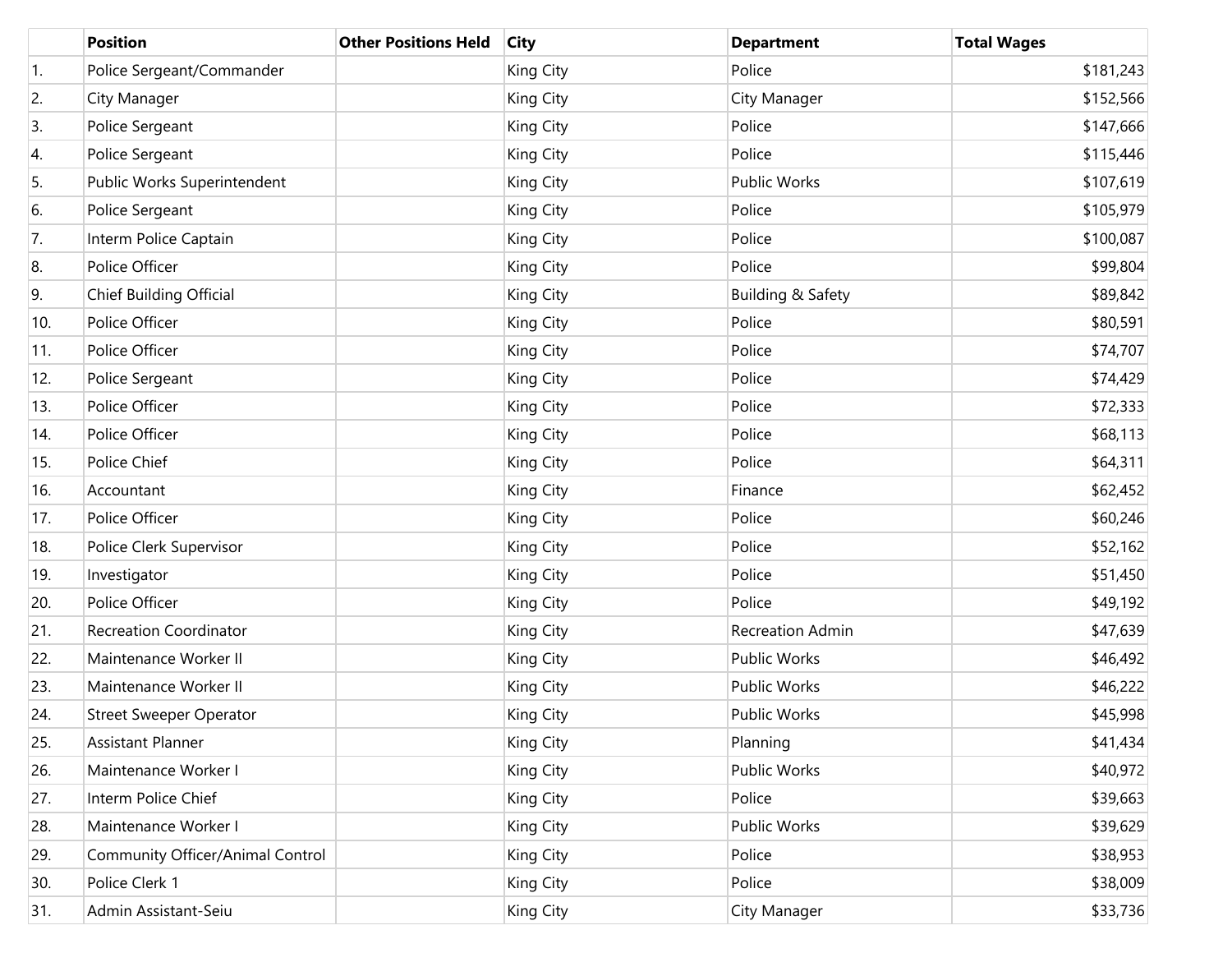| 32. | Police Officer                         | King City | Police            | \$29,190 |
|-----|----------------------------------------|-----------|-------------------|----------|
| 33. | Admin Assistant-Pd                     | King City | Police            | \$28,919 |
| 34. | Admin Assistant-Seiu                   | King City | City Manager      | \$27,664 |
| 35. | Police Officer                         | King City | Police            | \$13,532 |
| 36. | Admin Assistant-Seiu                   | King City | City Manager      | \$13,192 |
| 37. | Police Sergeant                        | King City | Police            | \$12,718 |
| 38. | Part-Time Front Counter                | King City | Finance           | \$12,258 |
| 39. | Police Officer                         | King City | Police            | \$11,681 |
| 40. | Fire Chief 2Nd Assistant               | King City | Fire              | \$10,502 |
| 41. | Maintenance Worker I                   | King City | Public Works      | \$10,321 |
| 42. | Fire Chief 2Nd Assistant               | King City | Fire              | \$7,691  |
| 43. | Fire Chief 1St Assistant               | King City | Fire              | \$7,547  |
| 44. | Fire Chief Engineer                    | King City | Fire              | \$6,779  |
| 45. | Fire Department<br>Secretary/Treasurer | King City | Fire              | \$6,720  |
| 46. | Summer Day Camp Coordinator            | King City | Summer Day Camp   | \$6,300  |
| 47. | Fire Engineer                          | King City | Fire              | \$6,214  |
| 48. | Fire Engineer                          | King City | Fire              | \$6,104  |
| 49. | Maintenance Aide                       | King City | Public Works      | \$5,940  |
| 50. | Fire Engineer                          | King City | Fire              | \$5,876  |
| 51. | Fire Engineer                          | King City | Fire              | \$5,616  |
| 52. | Fire Engineer                          | King City | Fire              | \$5,386  |
| 53. | Pool Manager                           | King City | Rec-Aquatics      | \$5,344  |
| 54. | Human Resources Coordinator            | King City | City Manager      | \$4,516  |
| 55. | Assistant Pool Manager                 | King City | Rec-Aquatics      | \$4,378  |
| 56. | Police Sergeant                        | King City | Police            | \$4,184  |
| 57. | Part-Time Front Counter                | King City | Building & Safety | \$4,169  |
| 58. | Human Resources Assistant              | King City | Finance           | \$3,700  |
| 59. | Volunteer Firefighter                  | King City | Fire              | \$3,632  |
| 60. | <b>Recreation Aide</b>                 | King City | Summer Day Camp   | \$3,490  |
| 61. | <b>Recreation Aide</b>                 | King City | Summer Day Camp   | \$3,475  |
| 62. | Volunteer Firefighter                  | King City | Fire              | \$3,320  |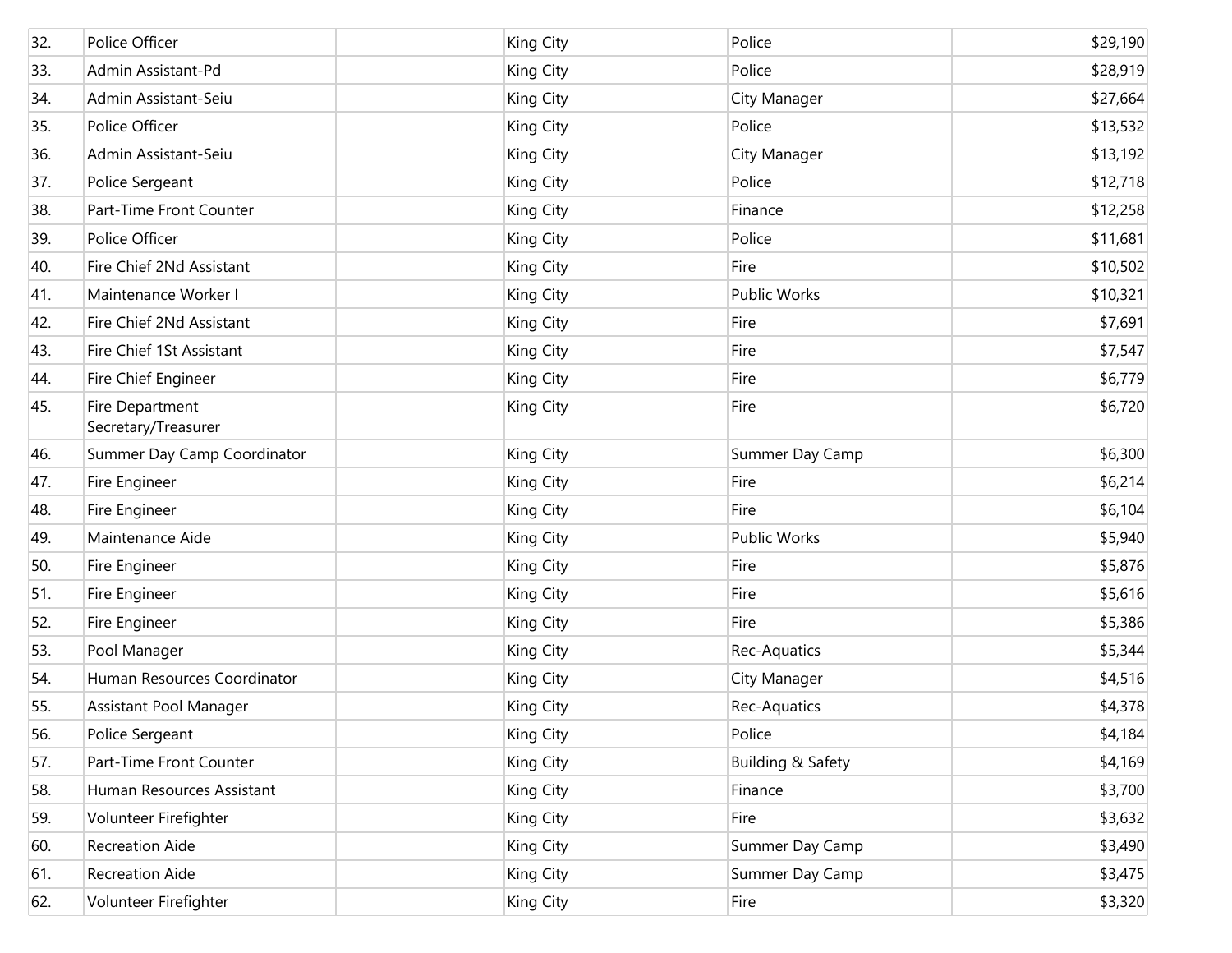| 63. | Lifeguard              | King City | Rec-Aquatics    | \$2,967 |
|-----|------------------------|-----------|-----------------|---------|
| 64. | Lifeguard              | King City | Rec-Aquatics    | \$2,899 |
| 65. | Volunteer Firefighter  | King City | Fire            | \$2,434 |
| 66. | Volunteer Firefighter  | King City | Fire            | \$2,356 |
| 67. | <b>Recreation Aide</b> | King City | Summer Day Camp | \$2,330 |
| 68. | Lifeguard              | King City | Rec-Aquatics    | \$2,289 |
| 69. | Aquatic Aide           | King City | Rec-Aquatics    | \$2,288 |
| 70. | Volunteer Firefighter  | King City | Fire            | \$2,284 |
| 71. | Volunteer Firefighter  | King City | Fire            | \$2,248 |
| 72. | Lifeguard              | King City | Rec-Aquatics    | \$2,235 |
| 73. | Volunteer Firefighter  | King City | Fire            | \$2,180 |
| 74. | Aquatic Aide           | King City | Rec-Aquatics    | \$2,130 |
| 75. | Lifeguard              | King City | Rec-Aquatics    | \$2,097 |
| 76. | Lifeguard              | King City | Rec-Aquatics    | \$2,091 |
| 77. | Volunteer Firefighter  | King City | Fire            | \$2,038 |
| 78. | Lifeguard              | King City | Rec-Aquatics    | \$2,034 |
| 79. | Volunteer Firefighter  | King City | Fire            | \$2,026 |
| 80. | Volunteer Firefighter  | King City | Fire            | \$1,906 |
| 81. | Volunteer Firefighter  | King City | Fire            | \$1,894 |
| 82. | Lifeguard              | King City | Rec-Aquatics    | \$1,869 |
| 83. | Fire Engineer          | King City | Fire            | \$1,844 |
| 84. | Pool Cashier           | King City | Rec-Aquatics    | \$1,740 |
| 85. | Lifeguard              | King City | Rec-Aquatics    | \$1,704 |
| 86. | Aquatic Aide           | King City | Rec-Aquatics    | \$1,670 |
| 87. | Lifeguard              | King City | Rec-Aquatics    | \$1,635 |
| 88. | Volunteer Firefighter  | King City | Fire            | \$1,616 |
| 89. | Aquatic Aide           | King City | Rec-Aquatics    | \$1,515 |
| 90. | Volunteer Firefighter  | King City | Fire            | \$1,510 |
| 91. | <b>Recreation Aide</b> | King City | Summer Day Camp | \$1,440 |
| 92. | Aquatic Aide           | King City | Rec-Aquatics    | \$1,418 |
| 93. | <b>Recreation Aide</b> | King City | Summer Day Camp | \$1,415 |
| 94. | Aquatic Aide           | King City | Rec-Aquatics    | \$1,295 |